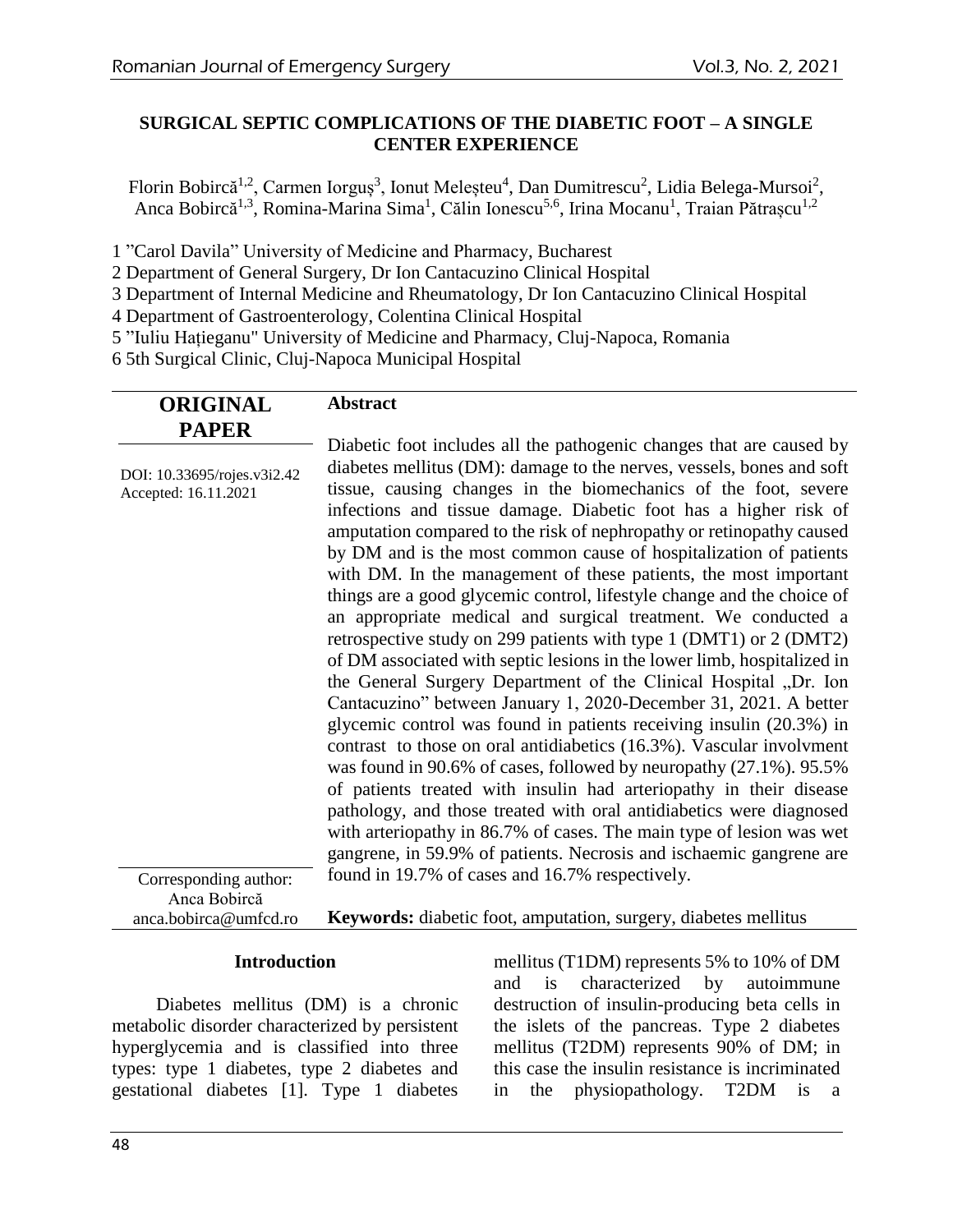heterogeneous, complex, multisystemic pathology with multiple associated comorbidities that requires a multifactorial and individualized approach to treatment [2].

For the diagnosis of T2DM the following criteria are to be fulfilled: glycaemia a jeun: 126 mg/dL (7 mmol/L) or higher on two separate tests; glycated hemoglobin level of 6.5% or higher on two separate tests; a blood sugar level of 200 mg/dL  $-$  11.1 millimoles per liter ( $mmol/L$ ) — or higher; oral glucose tolerance test - a blood sugar level more than 200 mg/dL (11.1 mmol/L) after two hours indicates the presence of diabetes. If there are symptoms specific to DM (polyuria, polypsia, weight loss, polyphagia) a single modified analysis of these indicates the presence of DM. In the absence of a diabetes-specific clinical picture, two modified tests will be required.

The term "diabetic foot" refers to all the pathogenic changes that are caused by DM in the nerves and blood vessels, bones and soft tissues, which can lead to changes in the biomechanics of the foot, that can cause severe infections and even tissue damage which can go as far as the need for amputations at this level [3]. The risk of a diabetic patient suffering from a foot lesion which could lead to amputation is greater than that of diabetic nephropathy or retinopathy, with the diabetic foot being the most common cause of hospitalization for patients with diabetes [4].

According to epidemiological data, neuropathy is responsible for about 50% of cases of diabetic foot. Peripheral occlusive arterial disease itself is responsible for only 15% of cases, while in 35% of cases, foot ulcers develop as a combination of both neuropathy and angiopathy [5].

The diabetic foot can be divided into two categories: the neuropathic foot: the foot is warm with optimal vascularization and a present, easily detectable pulse; it is susceptible to bone deformities and joint problems, leading to the entity defined as Charcot's neuropathic osteoarthropathy [5],[6]. The second form is neuroischemic foot with cold integuments, impalpable pulse with suboptimal vascularization.

Ischaemic gangrene is characterized by the appearance of an area of necrosis located at the level of the fingers of the lower limb in particular, which has the ability to extend, covering the entire finger or even adjacent tissues. This lesion may progress to selfamputation (rarely) or may become infected and as a result wet gangrene may occur [4].

Ischaemic gangrene involves tissue necrosis due to chronic ischemia through which the tissue becomes paresthetic, dehydrated and necrotic [7].

Wet gangrene occurs as a result of superinfection of ischemic necrosis in gangrene lesions. Locally, the appearance of purplish erythematous swelling will be observed, accompanied by local pain and fever (38-38.5  $\degree$  C). This type of infection can progress to a proximal or deep septic process to the osteoarticular skeleton [8]. Extensive wet gangrene is a serious, urgent situation; emergency surgery for amputation is essential. The septic process is characterized by a rapid expansion that occurs in the form of necroticpurulent spindles along the interosseous spaces, tendons and synovial sheaths, progressively affecting the muscles and the osteoarticular system [8].

Managing and treating a diabetic foot infection can be challenging and should involve a multidisciplinary team of experts, including surgeons, infectious disease specialists, diabetologists, podiatrists, etc [9]. Most diabetic foot infections start with an injury and once an infection occurs the risk of hospitalization and amputation increases dramatically. Early identification of the infection and prompt treatment can optimize the patient's outcome and can save the affected limb [9]. The purpose of the treatment of diabetic foot is to achieve tissue healing while maintaining adequate function. Antibiotic treatment of the invasive infection in conjunction with tissue debridement or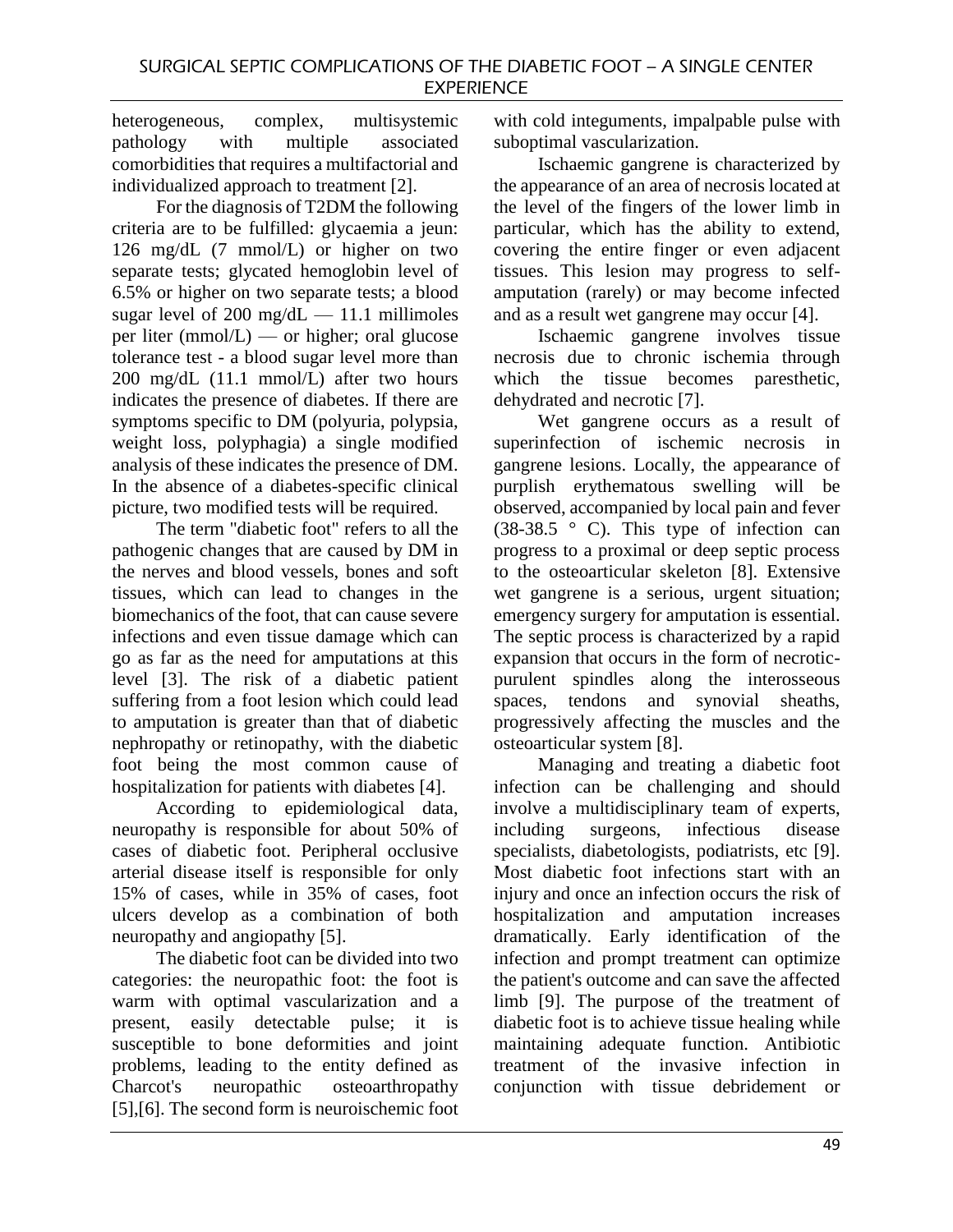amputation are essential management principles [10].

# **Material and methods**

A retrospective study was carried out over a period of 12 months from January 1, 2020 to December 31, 2021, with a group of 299 patients with T1DM or T2DM associated with septic lesions in the lower limb. The patients were hospitalized in the General Surgery Department of the Clinical Hospital "Dr. Ion Cantacuzino". The selection of patients in the study was made using inclusion and exclusion criteria. As inclusion criteria we mention: Patients who were admitted exclusively to the General Surgery Department of the Clinical Hospital "Dr. Ion Cantacuzino", people over 18 years of age male and female who have been diagnosed with DM and have septic lesions in the pelvic limb. The exclusion criteria are represented by incomplete clinical observation sheets; inpatients outside the period 1 January 2020-31 December 2021; patients not diagnosed with diabetes. The data needed to perform this study were obtained from the interpretation of the patient observation files.

## **Results**

In order to carry out this study, the following parameters were analyzed and interpreted: sex; age; type of DM; DM treatment; when DM started; cardiovascular damage; kidney damage; the presence of neuropathy; the presence of arteriopathy; blood glucose value; the presence of anemia; type of intervention; surgical history; post amputation evolution; post-amputation mortality; early death after surgery.

From the group of 299 patients included in the study, who were treated in the General Surgery Department of the Clinical Hospital "Dr. Ion Cantacuzino", between January 1, 2020 and December 31, 2021, 93 (31.1%) were female and 206 (68.9%) patients were male. The mean age of the patients with lower limb pathology who have been diagnosed with DM was 64.9 years, ranging from 27 to 95 years. Of the total number, in terms of age and sex distribution, both men and women showed a peak incidence of lower limb pathology in the group age of 50-79 years old, with the mention that the peak of men it was reached faster, respectively in the 6th and 7th decades, respectively (Figure 1). Among the female patients, 43% are found in the 8th decade.



**Figure 1 - Age and sex distribution**

In terms of the type of DM that the patients had, 9 patients had DMT1 and 290 had DMT2. The dominant percentage (97%) of patients who develop diabetic foot is found among patients with D2TM, so we can conclude the importance of preventing risk factors that are involved in the etiology of DM. Most patients, 64.8% have had the disease for more than 10 years; 30.1% of patients could not specify the time of onset, and only 5.1% of patients had an onset of the disease under 10 years of age. It is thus observed that a minority of patients presented the need for surgery less than 10 years after the evolution of the disease. Cardiovascular lesions in patients who develop complications of the pelvic limbs are found in a large proportion; of the total number of patients included in this study, about one-third had kidney damage and a small proportion of patients had retinopathy.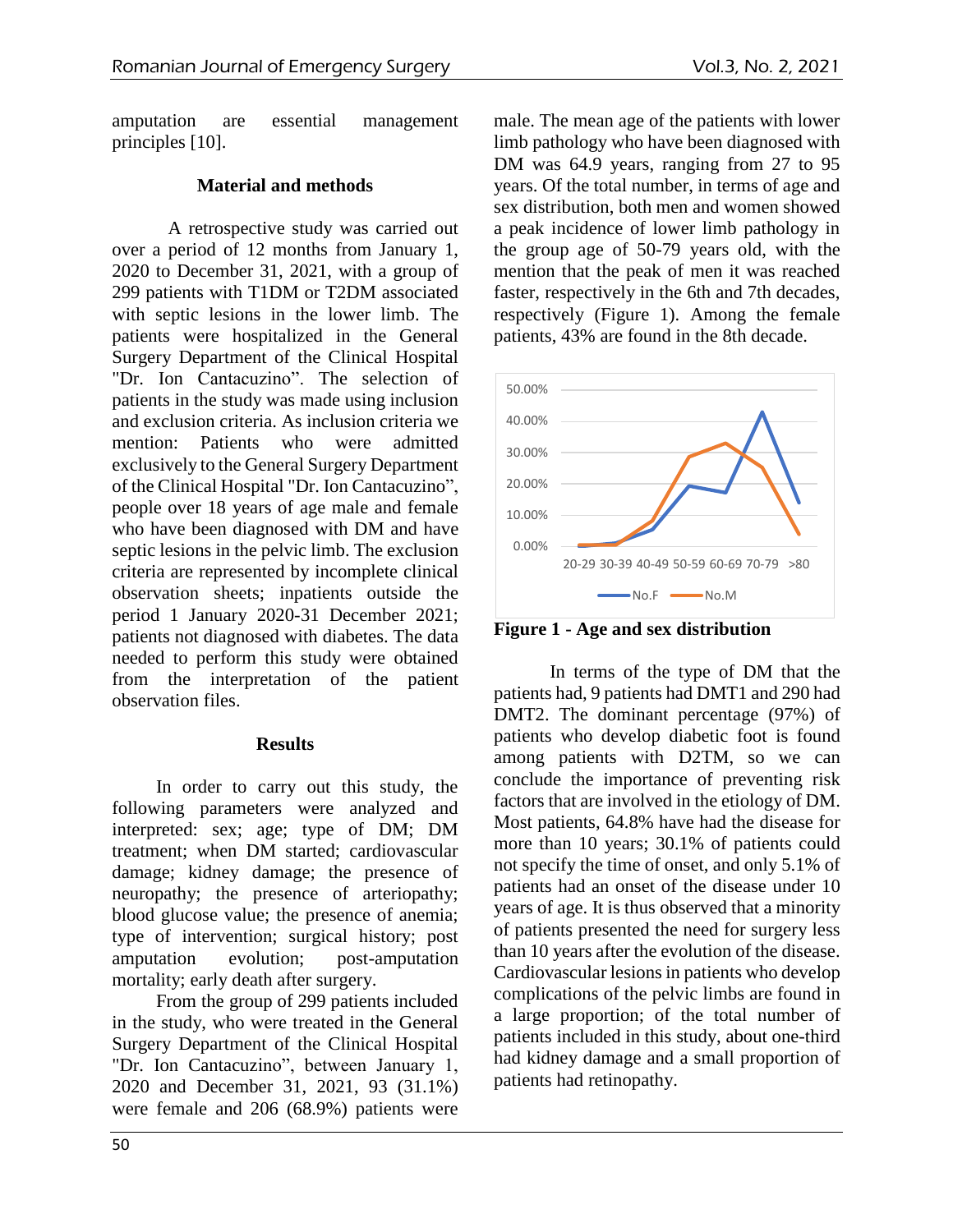A significant percentage of patients, respectively 61.5%, have anemia, but a normal value of hemoglobin was found in a percentage of 38.5%.

In the group we studied, patients used both insulin and oral antidiabetics to control the underlying metabolic disease (Table 1). There is a slight difference in the type of treatment administered, being predominantly the one with oral antidiabetics, which is 55.5%. In our study, the main type of lesion was wet gangrene (Figure 2 and 3), which is the most common type of lesion due to a septic pathology of the diabetic foot, namely 59.9% of patients have this complication. The following lesions in frequency are necrosis and ischemic gangrene (Figure 4) (19.7% and 16.7% respectively). Other less common complications include ischemic gangrene, abscess and osteonecrosis (Figure 2).



**Figure 2 - Type of lesions in patients with diabetic foot.**

## **Discussion**

Following the study, we can conclude that males with DM have a higher rate of diabetic foot. As in the literature, men are more likely to develop complications of diabetes, unlike women, whose percentage is lower. This can be attributed to various factors from a different lifestyle depending on gender, to genetic and hormonal factors [11].



**Figure 3 - Wet gangrene of the toes**



**Figure 4 - Ischemic gangrene of the toes**

The maximum prevalence of age is between 50 and 79 years. These data correspond to the results found in the literature according to which an important risk factor for the occurrence of chronic complications is advanced age [12].

It can be seen that the occurrence of diabetic foot and its septic complications that lead to the need for surgery is much more common among patients with an evolution of the disease over 10 years, so that education as well as early presentation to the doctor can change the prognosis of the disease. In our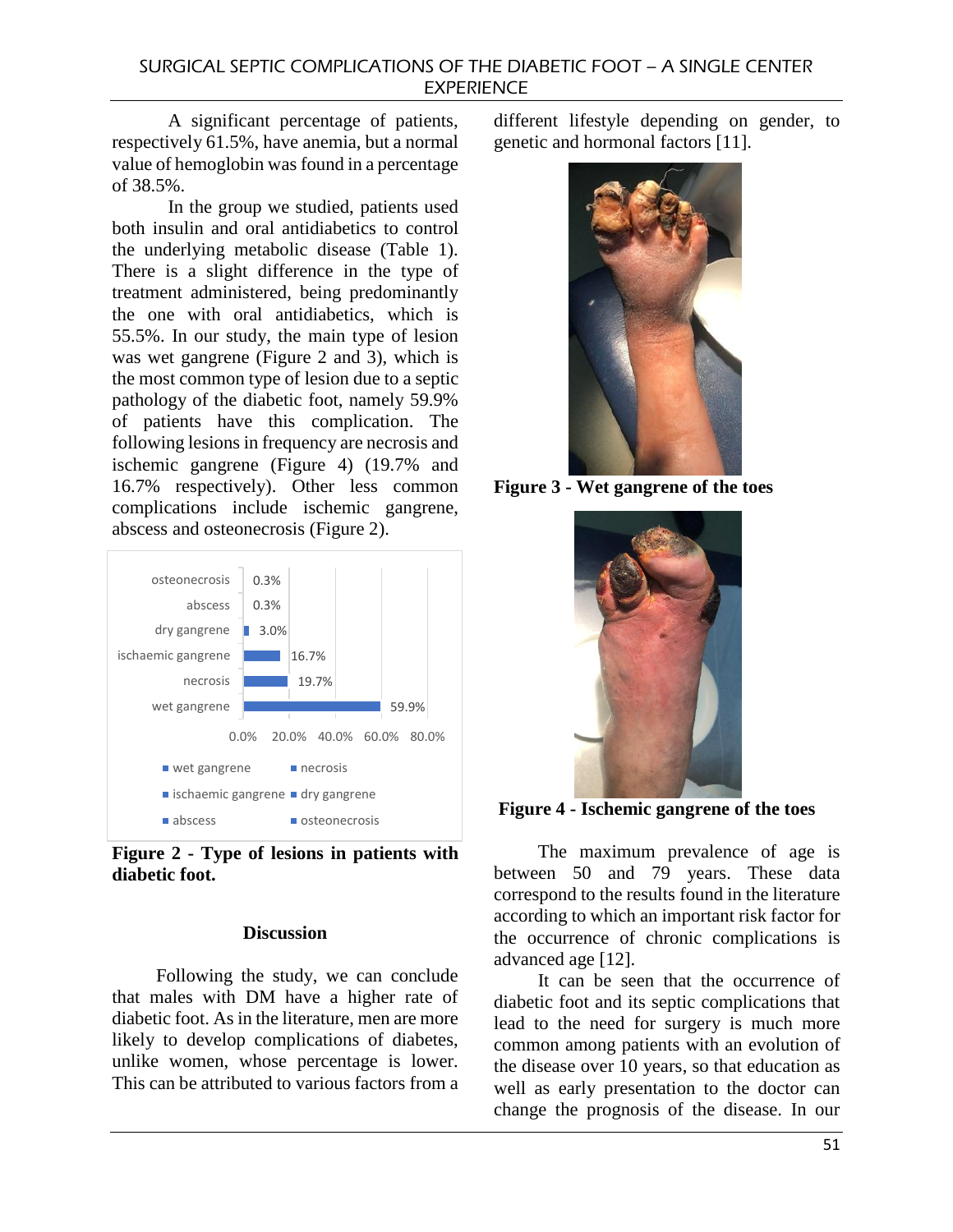study there is an occurrence of complications of DM that are more common among patients whose pathology began 10 or more years ago. The duration of the disease for almost 10 years is recognized in the literature as an important risk factor [13].

In the group we studied, there were more patients treated with oral antidiabetics (55.5%) than insulin (44.5%). The literature refers to the presence of better glycemic control with fewer complications of diabetes in patients treated with insulin [14].

Glycemic control is very important in these patients, to prevent various complications that can lead in time to sepsis, amputations and other adverse consequences [15].

In our study, we found a better glycemic control in patients receiving insulin (20.3% of the total number of patients who received insulin), in contrast to those on oral antidiabetics (16.3% of the total number of patients who received oral antidiabetics).

| <b>Variables</b>                    |                          | <b>Oral Antidiabetics</b> |       | <b>Insulin</b> |       |
|-------------------------------------|--------------------------|---------------------------|-------|----------------|-------|
|                                     |                          | Pts                       | $P\%$ | Pts            | $P\%$ |
|                                     |                          | $(n=166)$                 |       | $(n=133)$      |       |
| <b>Duration</b><br><b>of</b><br>the | $<$ 10 years             | 11                        | 6.6%  | $\overline{4}$ | 3%    |
| disease                             | $>10$ years              | 106                       | 63.9% | 88             | 66.2% |
|                                     | Undefine                 | 49                        | 29.5% | 41             | 30.8% |
| <b>Preprandial</b><br>blood         | $<$ 125 mg/dl            | 27                        | 16.3% | 27             | 20.3% |
| glucose                             | $>125$ mg/dl             | 106                       | 83.7% | 106            | 79.7% |
|                                     | $>300$ mg/dl             | 33                        | 19.9% | 22             | 16.5% |
| <b>Etiopathogeny</b>                | Arteriopathy             | 144                       | 86.7% | 127            | 95.5% |
|                                     | Neuropathy               | 47                        | 28.3% | 34             | 25.5% |
|                                     | Mixt                     | 25                        | 15.1% | 28             | 21.1% |
| Postoperative care                  | $<$ 5 days               | 62                        | 37.3% | 45             | 33.8% |
|                                     | 5-9 days                 | 75                        | 45.2% | 58             | 43.6% |
|                                     | $>=10$ days              | 24                        | 14.5% | 28             | 21.1% |
|                                     | No surgery               | 5                         | 3%    | $\overline{2}$ | 1.5%  |
| <b>Nephropathy</b>                  | $\qquad \qquad +$        | 50                        | 30.1% | 58             | 43.6% |
|                                     | $\overline{\phantom{a}}$ | 116                       | 69.9% | 75             | 56.4% |
| <b>Retinopathy</b>                  |                          | 28                        | 16.9% | 37             | 27.8% |
|                                     | $\overline{\phantom{0}}$ | 138                       | 83.1% | 96             | 72.2% |
| Cardiovascular                      | $+$                      | 118                       | 71.1% | 96             | 72.2% |
| disease                             | $\overline{\phantom{0}}$ | 48                        | 28.9% | 37             | 27.8% |
| Anemia                              | $+$                      | 100                       | 60.2% | 84             | 63.2% |
|                                     |                          | 66                        | 39.8% | 49             | 36.8% |
| Hyperleukocytosis                   | $\! + \!$                | 86                        | 51.8% | 81             | 60.9% |
|                                     | $\overline{\phantom{a}}$ | 80                        | 48.2% | 52             | 39.1% |
| <b>Previous surgery</b>             | $^{+}$                   | 91                        | 54.8% | 81             | 60.9% |
|                                     | $\overline{\phantom{0}}$ | 75                        | 45.2% | 52             | 39.1% |

**Table 1 - Comparison between patients treated with insulin therapy and patients treated with oral antidiabetics.**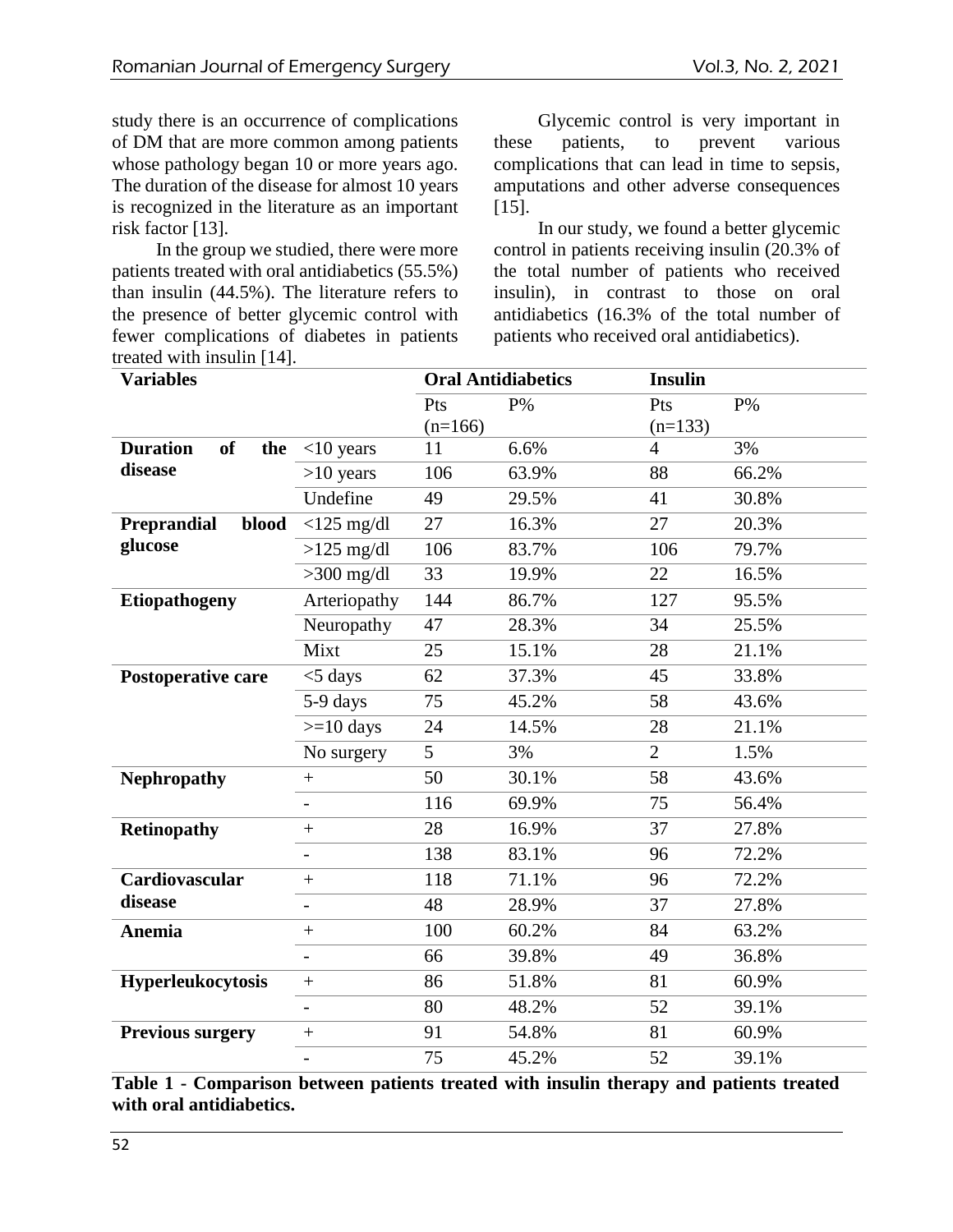We observed a higher percentage of patients on insulin therapy (21.1%), who had a postoperative period of more than 10 days, in contrast to patients treated with oral antidiabetics (14.5%). The percentage of patients with hyperleukocytosis treated with insulin was greater than those treated with oral antidiabetics.

Arteriopathy, neuropathy and mixed lesions (arteriopathy and neuropathy) can be listed as risk factors for the occurrence of septic complications of the diabetic foot. They promote the appearance of ulcers by reducing sensitivity and vascularity, or both. Vascular damage is the most common cause of diabetic foot. This can be determined both by the involvement of small vessels (microangiopathy) and by the involvement of large vessels (macroangiopathy). In our study, the most common pathology was arteriopathy  $(90.6\%)$ , followed by neuropathy  $(27.1\%)$ . 95.5% of patients treated with insulin had arteriopathy in their disease pathology, and those treated with oral antidiabetics were diagnosed with arteriopathy in 86.7% of cases.

# **Conclusion**

Following the study, we can conclude that males with DM have a higher rate of diabetic foot. The maximum prevalence of age is between 50 and 79 years.

It can be seen that the occurrence of diabetic foot and its septic complications that lead to the need for surgery is much more common among patients with an evolution of the disease over 10 years, so that education as well as early presentation to the doctor can change the prognosis of the disease. Glycemic control is an important factor to consider, as it can be seen that patients with poor glycemic control are more likely to suffer from chronic complications, so both the choice of optimal treatment and educating patients about the importance of lifestyle life and adherence to

treatment are key factors in reducing the number of complications.

We found a better glycemic control in patients receiving insulin, in contrast to those on oral antidiabetics. Also, patients treated with insulin have experienced arteriopathy more frequently, unlike those treated with oral antidiabetics. A higher percentage of patients on insulin therapy had a postoperative period more than 10 days, in contrast to patients treated with oral antidiabetics.

Diabetic foot occurs most frequently in patients with DMT2 and much less among those with DMT1. The high prevalence of wet gangrene, being the most common septic complication of patients under study, leads to an increased rate of surgery, and a decrease in their number can help reduce the number of mutilating interventions and significantly improve the quality of life of patients.

# **References**

[1] A Sapra, P Bhandari. "Diabetes Mellitus". [Updated 2021 Sep 18]. In: StatPearls [Internet]. Treasure Island (FL): StatPearls Publishing; 2022 Jan-.

[2] R Goyal,., & I Jialal,. (2022 Jan.). "Diabetes Mellitus Type 2". StatPearls [Internet]. Treasure Island (FL): StatPearls Publishing.

[3] AJM Boulton, RW Whitehouse. "The Diabetic Foot". 2020 Mar 15. In: Feingold KR, Anawalt B, Boyce A, Chrousos G, de Herder WW, Dhatariya K, Dungan K, Hershman JM, Hofland J, Kalra S, Kaltsas G, Koch C, Kopp P, Korbonits M, Kovacs CS, Kuohung W, Laferrère B, Levy M, McGee EA, McLachlan R, Morley JE, New M, Purnell J, Sahay R, Singer F, Sperling MA, Stratakis CA, Trence DL, Wilson DP, editors. Endotext [Internet]. South Dartmouth (MA): MDText.com, Inc.;  $2000 -$ .

[4] F Bobircă, A Bobircă, A Bordianu, C Jauca, D Georgescu, R Radu, & T Pătraşcu. (2018 Sept-Oct). "Current Surgical Approach